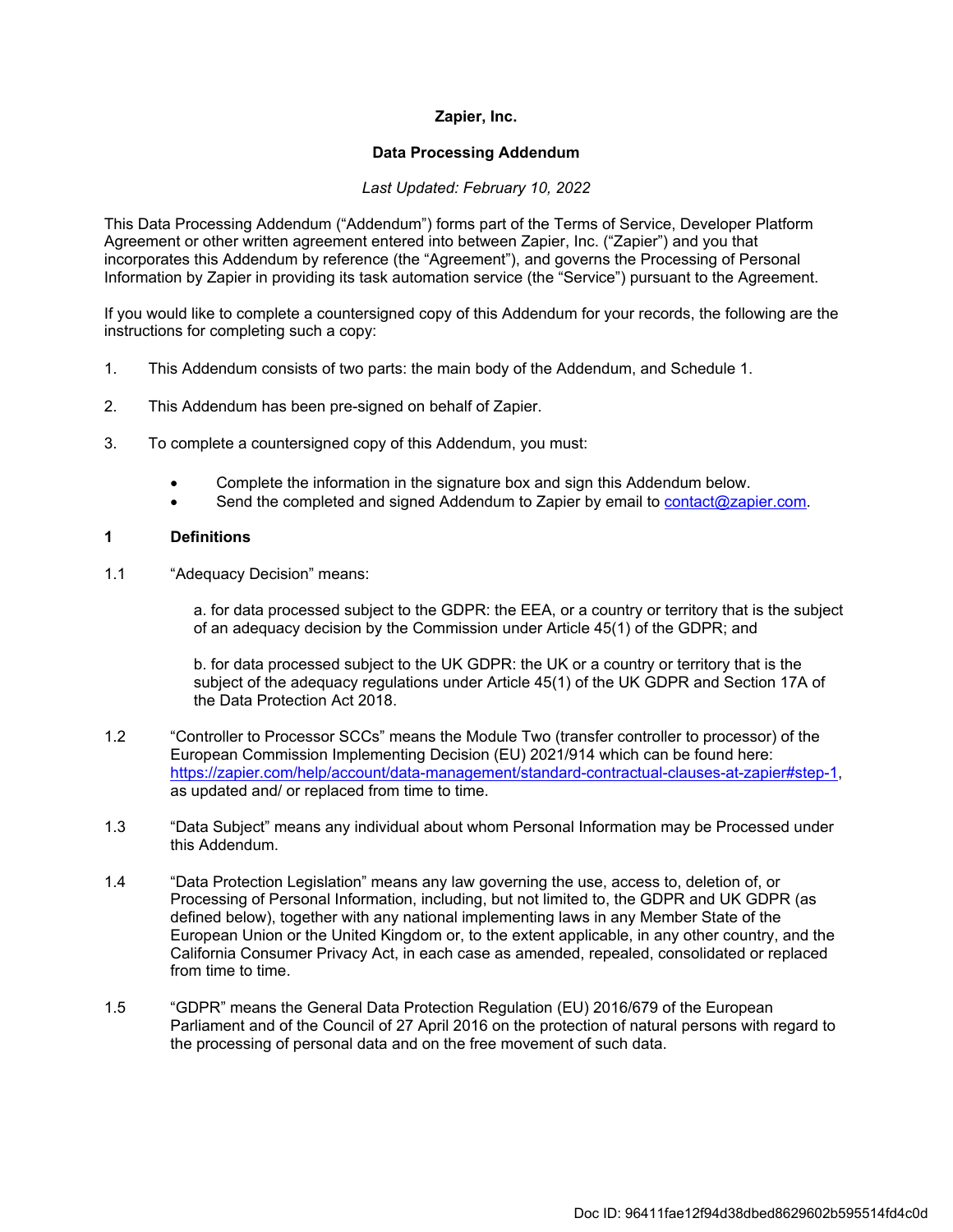- 1.6 "Personal Information" means personal data or personal information (as defined under the Data Protection Legislation) that are subject to the Data Protection Legislation and that you authorize Zapier to collect and process on your behalf in connection with Zapier's provision of the Service under the Agreement.
- 1.7 "Process" or "Processing" means any operation or set of operations performed on Personal Information, whether or not by automated means, such as collection, recording, organization, structuring, storage, adaption or alteration, retrieval, consultation, use, disclosure by transmission, dissemination or otherwise making available, alignment or combination, restriction, erasure, or destruction.
- 1.8 "Processor" means a natural or legal person, public authority, agency or other body which processes Personal Information on behalf of the controller (as such term is defined under the GDPR).
- 1.9 "Processor to Processor SCCs" means the Module Three (transfer processor to processor) of the European Commission Implementing Decision (EU) 2021/914 which can be found here: [https://zapier.com/help/account/data-management/standard-contractual-clauses-at-zapier#step-2,](https://zapier.com/help/account/data-management/standard-contractual-clauses-at-zapier#step-2) as updated and/ or replaced from time to time.
- 1.10 "Security Incident" means a breach of security of the Service or Zapier's systems used to Process Personal Information leading to accidental or unlawful destruction, loss, alteration, unauthorized disclosure of, or access to, Personal Information.
- 1.11 "Sensitive Information" means Personal Information revealing a Data Subject's racial or ethnic origin, political opinions, religious or philosophical beliefs, trade union membership, genetic data, biometric data, health data, sex life or sexual orientation.
- 1.12 "Service Provider" means an entity that receives Personal Information and is prohibited from retaining, using, selling, or disclosing such information other than in connection with providing the Service pursuant to the Agreement.
- 1.13 "UK SCCs" means the standard contractual clauses for the transfer of personal data to processors established in third countries pursuant to European Commission Decision 2010/87/EU of 5 February 2010 which can be found here: [https://zapier.com/help/account/data](https://zapier.com/help/account/data-management/standard-contractual-clauses-at-zapier#step-3)[management/standard-contractual-clauses-at-zapier#step-3,](https://zapier.com/help/account/data-management/standard-contractual-clauses-at-zapier#step-3) as updated and/or replaced from time to time.
- 1.14 "UK GDPR" means the GDPR as amended and incorporated into UK law under the UK European Union (Withdrawal) Act 2018, and applicable secondary legislation made under that Act.

## **2 Details of the Processing**

- 2.1 **Categories of Data Subjects.** As set out in Schedule 1.
- 2.2 **Types of Personal Information.** As set out in Schedule 1.
- 2.3 **Subject-Matter and Nature of the Processing.** The subject-matter of Processing of Personal Information by Zapier is the provision of the Services to you that involves the Processing of Personal Information. Personal Information will be subject to those Processing activities which Zapier needs to perform in order to provide the Services pursuant to the Agreement.
- 2.4 **Purpose of the Processing.** Personal Information will be Processed by Zapier for purposes of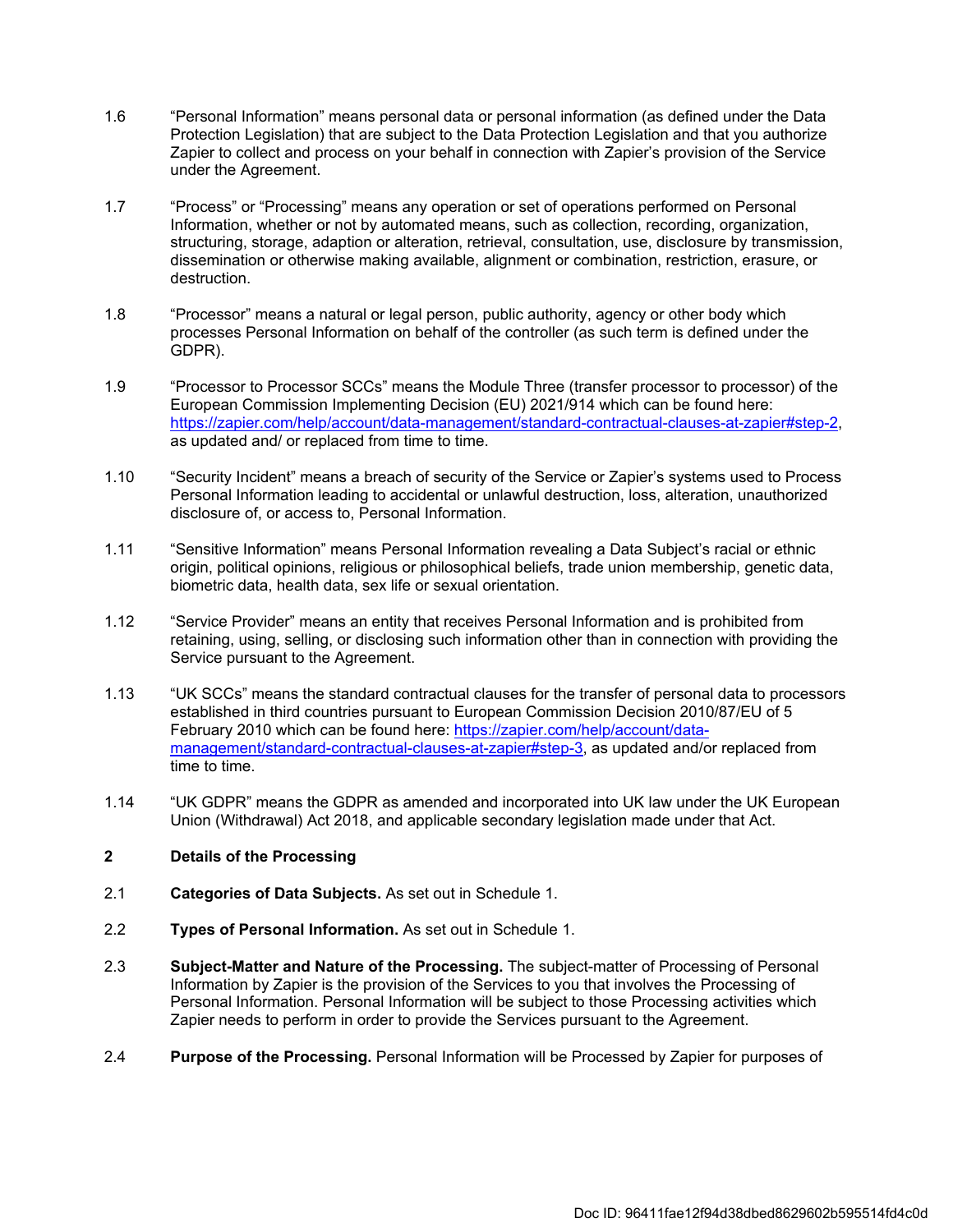providing the Services set out into the Agreement.

- 2.5 **Duration of the Processing.** Personal Information will be Processed for the duration of the Agreement, subject to Section 12 of this Addendum.
- **3 Limitations on Use.** Zapier will Process Personal Information solely as a Processor or Service Provider on your behalf and in accordance with the Agreement, this Addendum and any other documented instructions from you (whether in written or electronic form), or as otherwise required by applicable law. Notwithstanding anything to the contrary in the Agreement, Zapier shall not (1) retain or use Personal Information other than as provided for in the Agreement or as needed to perform the Service, or (2) sell or otherwise disclose such Personal Information except as needed to render the Service. Zapier is hereby instructed to Process Personal Information to the extent necessary to enable Zapier to provide the Service in accordance with the Agreement. In case Zapier cannot process Personal Information in accordance with your instructions due to a legal requirement under any applicable law to which Zapier is subject, Zapier shall (i) promptly notify you in writing (including by e-mail) of such legal requirement before carrying out the relevant Processing, to the extent permitted by the applicable law, and (ii) cease all Processing (other than merely storing and maintaining the security of the affected Personal Information) until such time as you provide Zapier with new instructions. You will be responsible for providing or making Personal Information available to Zapier in compliance with the Data Protection Legislation, including providing any necessary notices to, and obtaining any necessary consents from, Data Subjects whose Personal Information is provided by you to Zapier for Processing pursuant to this Addendum. You acknowledge that the Service is not intended or designed for the Processing of Sensitive Information, and you agree not to provide any Sensitive Information through the Service. The parties agree that you provide Personal Information to Zapier as a condition precedent to Zapier's performance of the Service and that Personal Information is not exchanged for monetary or other valuable consideration. You acknowledge that Zapier is an independent controller when carrying out any activities not related solely to Zapier's Processing of Personal Information added by you to the Service (such as Zapier's management of its online forum, analytics, customer accounts and marketing programme).
- **4 Security.** Zapier shall implement, and maintain throughout the term of the Addendum at all times in accordance with then current good industry practice, appropriate technical and organizational measures to protect Personal Information in accordance with Article 32 of the GDPR. On request, Zapier shall provide you with a written description of the security measures being taken. The Service provides reasonable technical and organizational measures that have been designed, taking into account the nature of its Processing, to assist you in securing Personal Information Processed by Zapier. Zapier will also assist you with conducting any legally required data protection impact assessments (including subsequent consultation with a supervisory authority), if so required by the Data Protection Legislation, taking into account the nature of Processing and the information available to Zapier. Zapier may charge a reasonable fee for any such assistance, as permitted by applicable law.
- **5 Confidentiality.** Zapier will ensure that its personnel authorized to process Personal Information are subject to confidentiality undertakings or professional or statutory obligations of confidentiality.
- **6 Data Subject Requests.** You are responsible for handling any requests or complaints from Data Subjects with respect to their Personal Information Processed by Zapier under this Addendum. Zapier will notify you promptly and in any event within fifteen (15) business days' of receipt, unless prohibited by applicable law, if Zapier receives any such requests or complaints. The Service include technical and organizational measures that have been designed, taking into account the nature of its Processing, to assist customers, insofar as this is possible, in fulfilling their obligations to respond to such requests or complaints.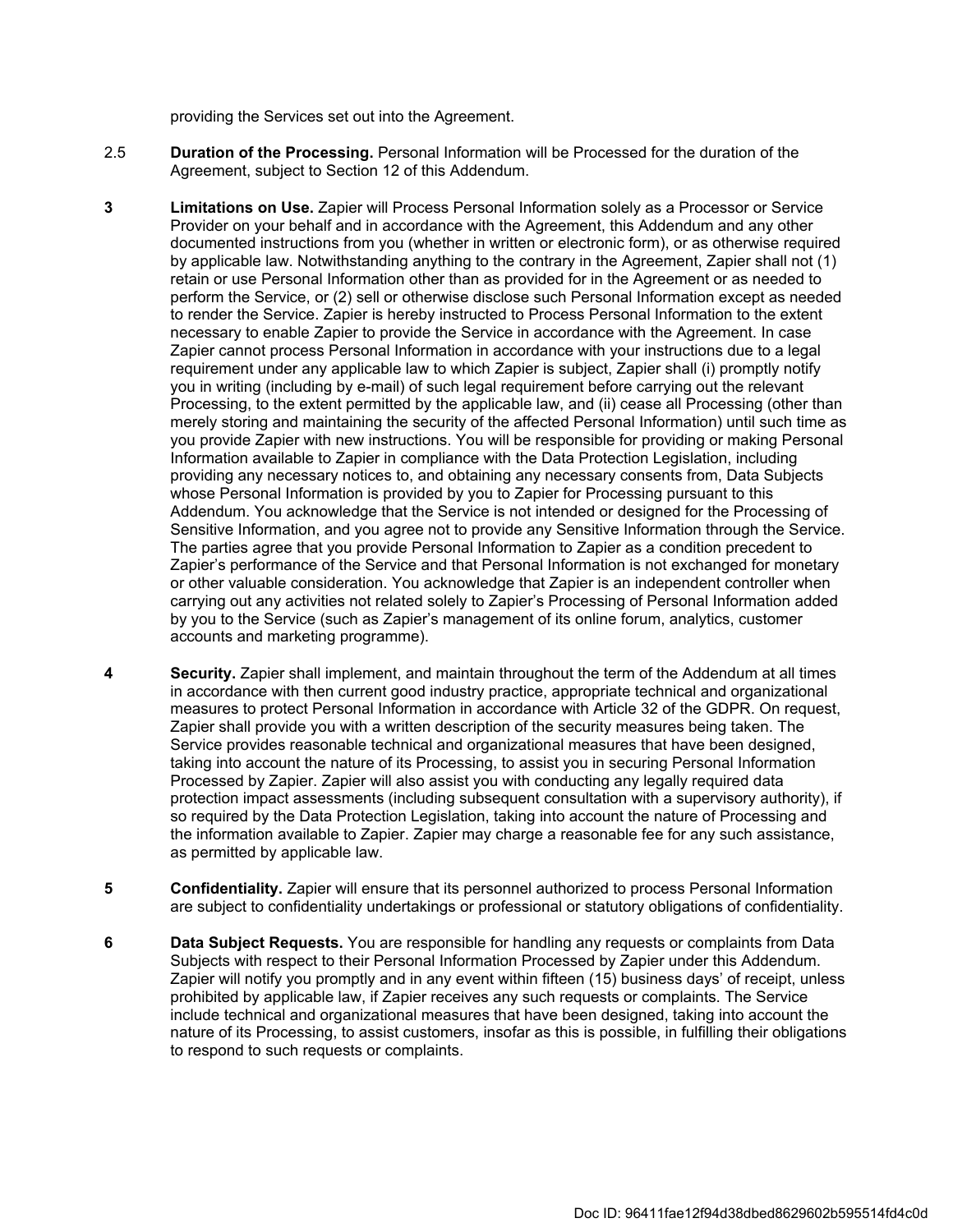- **7 Regulatory Investigations.** At your request, Zapier will assist you in the event of an investigation by a competent regulator, including a data protection regulator or similar authority, if and to the extent that such investigation relates to the Processing of Personal Information by Zapier on your behalf in accordance with this Addendum. Zapier may charge a reasonable fee for such requested assistance except where such investigation arises from a breach by Zapier of the Agreement or this Addendum, to the extent permitted by applicable law.
- **8 Security Incident.** In the event that Zapier becomes aware of a Security Incident, Zapier will notify you promptly and in any event no later than forty-eight (48) hours after Zapier discovers the Security Incident. In the event of such a Security Incident, Zapier shall provide you with a detailed description of the Security Incident and the Personal Information concerned, unless otherwise prohibited by law or otherwise instructed by a law enforcement or supervisory authority. Zapier will take reasonable steps to mitigate the effects of the Security Incident and to minimize any damage resulting from the Security Incident. At your request, Zapier will provide reasonable assistance and cooperation with respect to any notifications that you are legally required to send to affected Data Subjects and regulators. Zapier may charge a reasonable fee for such requested assistance.

**9 Sub-Processors.** You agree that Zapier may disclose Personal Information to its subcontractors for purposes of providing the Service ("Sub-Processors"), provided that Zapier (i) shall enter into an agreement with its Sub-Processors which comply with Data Protection Legislation, including requiring the Sub-Processors to only process Personal Information to the extent required to perform the obligations sub-contracted to them, and (ii) shall remain fully liable for all obligations subcontracted to, and all acts and omissions of, the Sub-Processors. Zapier's current list of Sub-Processors is located on Zapier's Sub-Processor webpage at

[https://zapier.com/help/account/data-management/data-privacy-at-zapier#step-5.](https://zapier.com/help/account/data-management/data-privacy-at-zapier#step-5) Zapier will inform you of any intended changes concerning the addition or replacement of Sub-Processors by updating its Sub-Processor webpage, which you acknowledge is your responsibility to check regularly. You may object to such changes on reasonable grounds of data protection within ten (10) business days after being notified of the engagement of the Sub-Processor. If you object to a new Sub-Processor, as permitted in the preceding sentence, Zapier will use reasonable efforts to make available to you a change in the Service or recommend a commercially reasonable change to your configuration or use of the Service to avoid Processing of Personal Data by the objected-to new Sub-Processor. If Zapier is unable to make available such change within a reasonable period of time, which shall not exceed thirty (30) days, either party may terminate the component of the Service which cannot be provided by Zapier without the use of the objected-to new Sub-Processor by providing written notice to the other party. Zapier will refund you any prepaid fees covering the remainder of the term of your subscription following the effective date of termination with respect to such terminated component of the Service, without imposing a penalty for such termination on you.

- **10 Data Transfers.** In connection with the performance of the Agreement, you authorize Zapier to transfer Personal Information internationally, and in particular to locations outside of the United Kingdom and European Economic Area, such as the United States. If Personal Information is Processed in a country which has not received an Adequacy Decision you and Zapier hereby enter into:
	- a) the Controller to Processor SCCs if the restricted transfer is subject to the GDPR and Zapier is acting as your Processor;
	- b) the Processor to Processor SCCs if the restricted transfer is subject to the GDPR and Zapier is acting as your sub-processor; or
	- c) the UK SCCs if the restricted transfer is subject to the UK GDPR and Zapier is acting as your Processor or sub-processor.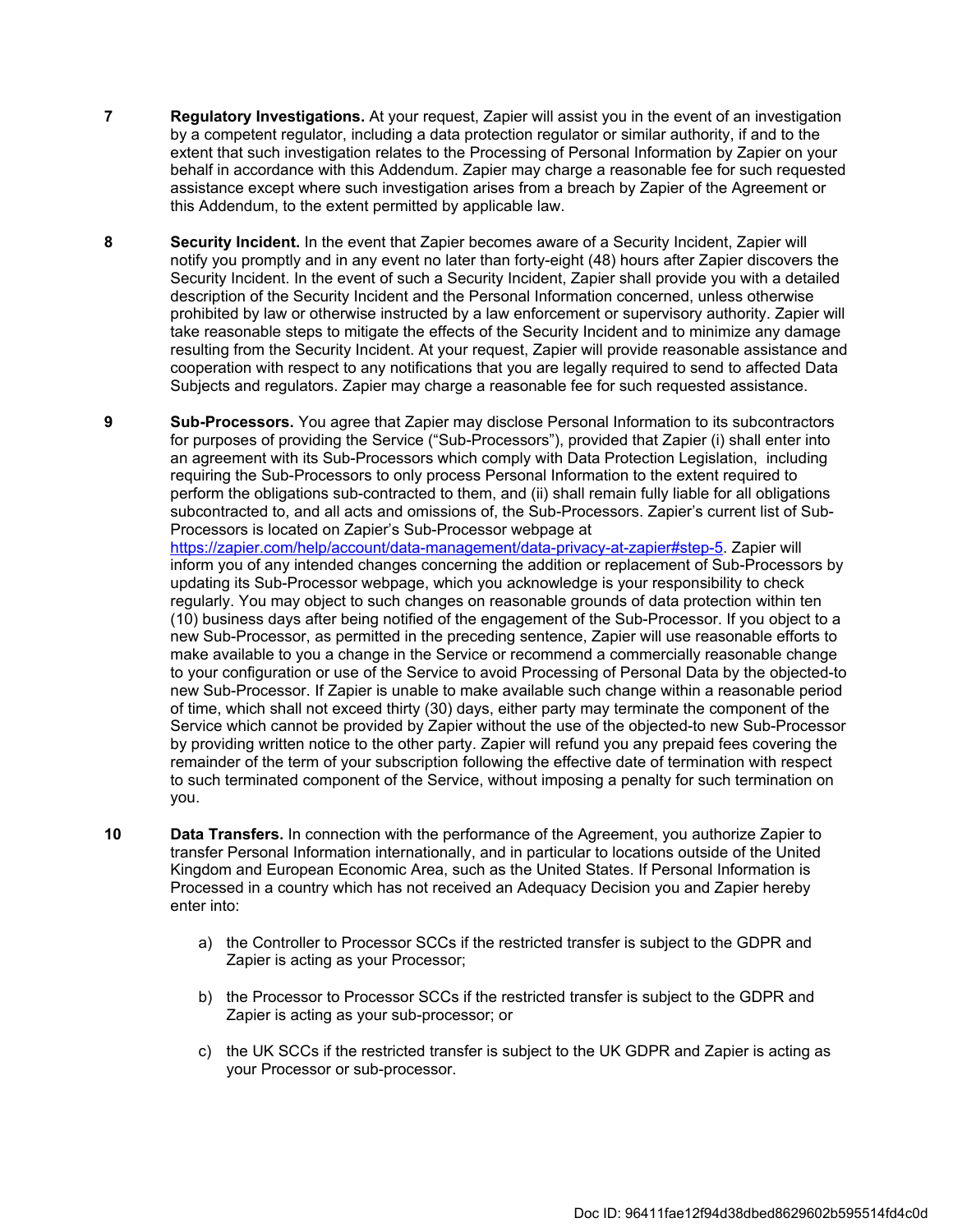- **11** Information. Zapier shall make available to you all information necessary to demonstrate compliance with the obligations laid down in this Addendum and allow for and contribute to audits, including inspections, conducted by you or an auditor mandated by you. Zapier shall immediately inform you if, in its opinion, an instruction infringes the Data Protection Legislation.
- 12 Return or Disposal. Promptly following termination of your User Account for any reason, Zapier will destroy the Personal Information it was Processing on your behalf pursuant to Zapier's provision of the Service.

**The parties' authorized signatories have duly executed this Addendum:**

**Zapier: You:**

Suk Kim

**Name:**

Suk Kim General Counsel

**By:** Freundeskreis Ökodorf e.V.

Jens Steger

**Your Legal Name:**

**Name of Signatory:**

**Title of Signatory (if applicable):**

**Date:**

Freundeskreis Ökodorf e.V. Jens Steger IT-Admin 05 / 30 / 2022

Doc ID: 96411fae12f94d38dbed8629602b595514fd4c0d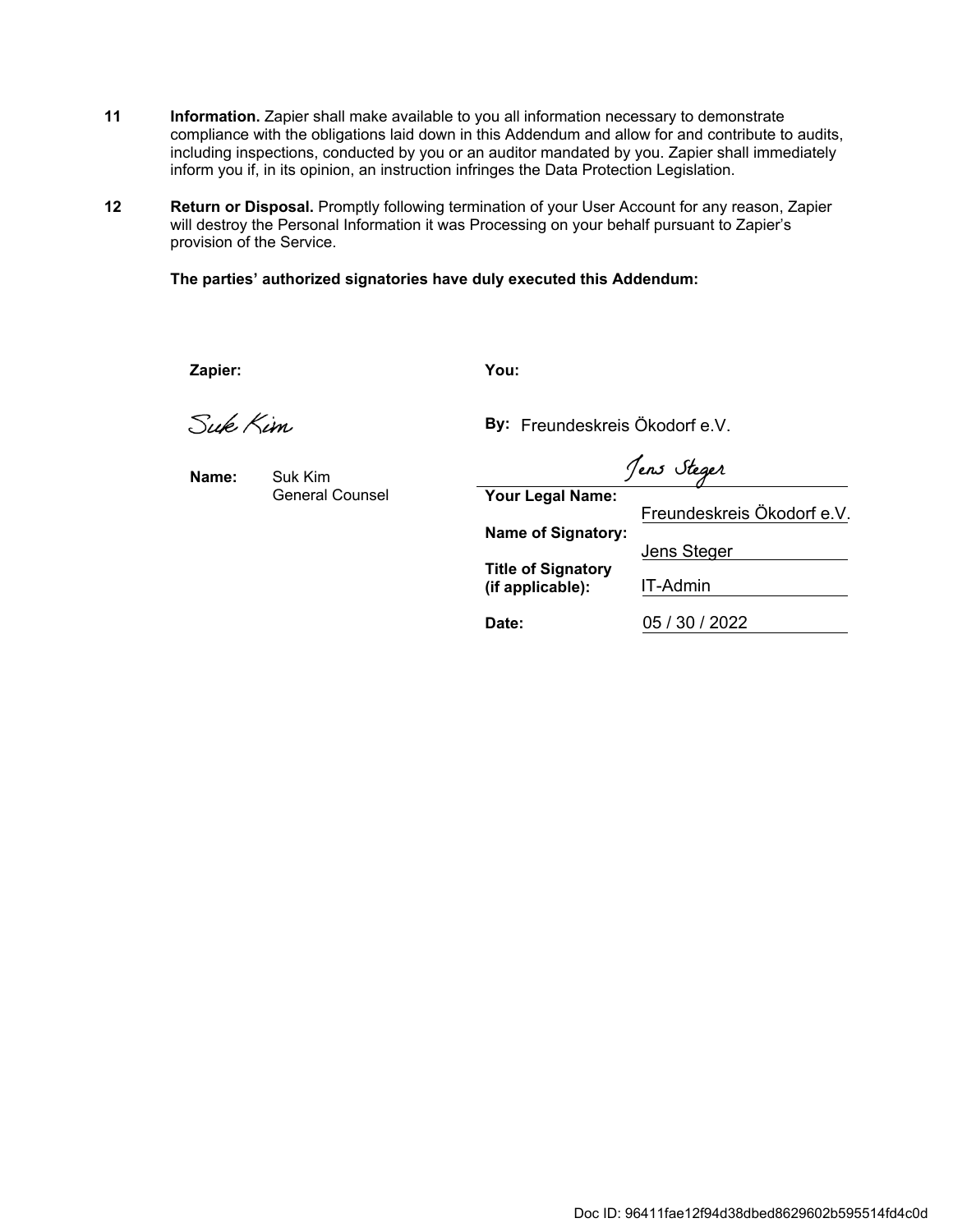## **Schedule 1**

## **LIST OF PARTIES**

## **Data exporter(s):**

| <b>Name</b>                                                        | You                                                             |
|--------------------------------------------------------------------|-----------------------------------------------------------------|
| <b>Address</b>                                                     | As detailed in the communications between us from time to time. |
| Contact person's name, position<br>and contact details             | As detailed in the communications between us from time to time. |
| Activities relevant to the data<br>transferred under these Clauses | Receipt of the Services                                         |
| Role (controller/processor)                                        | <b>Controller or Processor</b>                                  |

## **Data importer(s):**

| <b>Name</b>                                                        | Zapier                                         |
|--------------------------------------------------------------------|------------------------------------------------|
| <b>Address</b>                                                     | As listed above.                               |
| Contact person's name, position<br>and contact details             | Suk Kim, General Counsel<br>privacy@zapier.com |
| Activities relevant to the data<br>transferred under these Clauses | Provision of the Services                      |
| Role (controller/processor)                                        | Processor                                      |

#### **DESCRIPTION OF TRANSFER**

#### **Categories of data subjects whose personal data is transferred**

**Data exporter may submit Personal Information to the Service, the extent of which is determined and controlled by the data exporter in its sole discretion, and which may include, but is not limited to Personal Information relating to the following categories of data subjects:** 

Data exporter's employees, contractors, representatives, agents, and other individuals whom data exporter permits to use the Service, as well as Personal Information relating to the data exporter's customers, partners, users and vendors.

#### **Categories of personal data transferred**

**Data exporter may submit Personal Information to the Service, the extent of which is determined and controlled by the data exporter in its sole discretion, and which may include, but is not limited to the following Personal Information:**

First and Last Name, Billing Address, Credit Card Information, IP Address, API Key, Access Token, User Identifiers, Password, Integration Configuration, API Logs, Cookies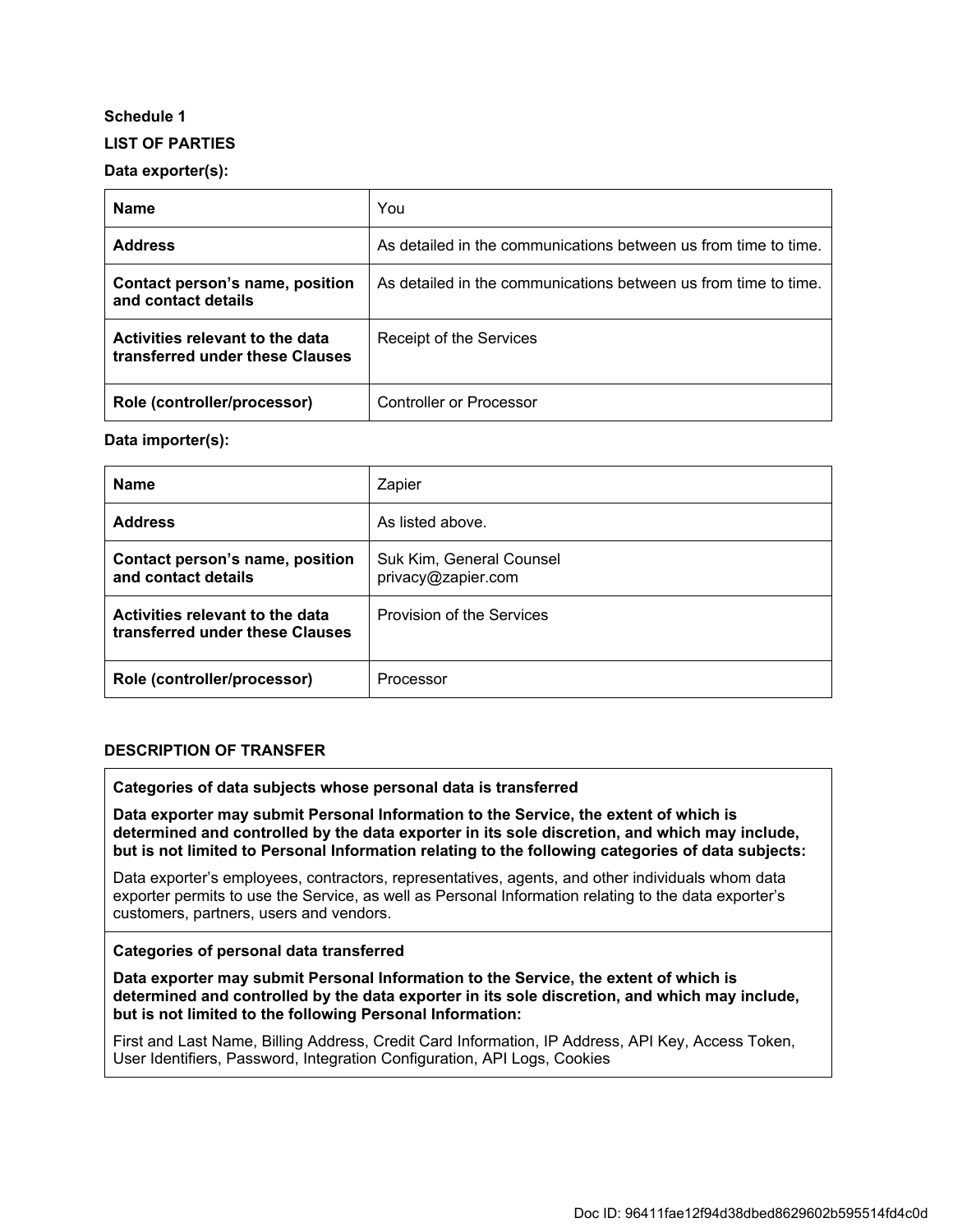**Sensitive data transferred (if applicable) and applied restrictions or safeguards that fully take into consideration the nature of the data and the risks involved, such as for instance strict purpose limitation, access restrictions (including access only for staff having followed specialised training), keeping a record of access to the data, restrictions for onward transfers or additional security measures.**

None and the data exporter is prohibited from using the Service to process any such data under the terms of the Agreement.

#### **The frequency of the transfer (e.g. whether the data is transferred on a one-off or continuous basis).**

Continuous basis

#### **Nature of the processing**

The performance of the Service pursuant to the Agreement.

#### **Purpose(s) of the data transfer and further processing**

The performance of the Service pursuant to the Agreement.

**The period for which the personal data will be retained, or, if that is not possible, the criteria used to determine that period**

For the duration of the Agreement.

**For transfers to (sub-) processors, also specify subject matter, nature and duration of the processing**

Located on Zapier's Sub-Processor webpage at [https://zapier.com/help/account/data](https://zapier.com/help/account/data-management/data-privacy-at-zapier#step-5)[management/data-privacy-at-zapier#step-5.](https://zapier.com/help/account/data-management/data-privacy-at-zapier#step-5)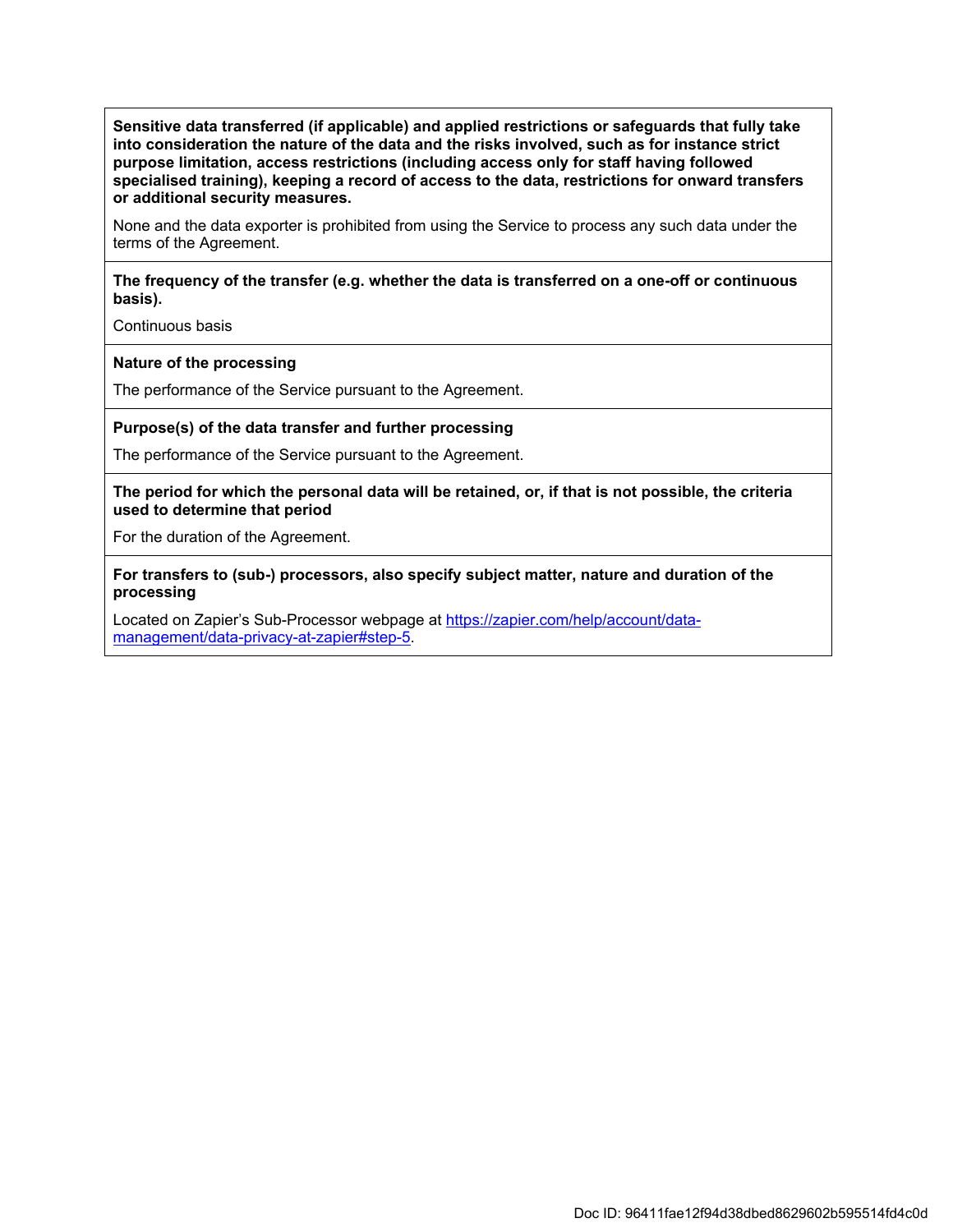#### **TECHNICAL AND ORGANISATIONAL MEASURES INCLUDING TECHNICAL AND ORGANISATIONAL MEASURES TO ENSURE THE SECURITY OF THE DATA**

Zapier will maintain administrative, physical, and technical safeguards for protection of the security, confidentiality and integrity of Personal Information uploaded to the Service, as described in this Schedule. All capitalized terms not otherwise defined herein shall have the meanings as set forth in the DPA.

## **A. SECURITY GOVERNANCE**

Zapier maintains an information security program (including the adoption and enforcement of internal policies and procedures) designed to: (a) help our customers secure their data processed using Zapier's online product against accidental or unlawful loss, access, or disclosure, (b) identify reasonably foreseeable and internal risks to security and unauthorised access to the Zapier online product, and (c) minimise security risks, including through risk assessment and regular testing. Zapier's head of security coordinates and is primarily responsible for the company's information security program.

The team covers the following core functions:

- Application security (secure development, security feature design, the Security Champions program, and secure development training)
- Infrastructure security (data centers, cloud security, and strong authentication)
- Monitoring and incident response (cloud native and custom)
- Vulnerability management (vulnerability scanning and resolution)
- Compliance and technical privacy
- Security awareness (onboarding training and awareness campaigns)

#### **B. ACCESS CONTROL**

#### **i) Preventing Unauthorized Product Access**

**Third party data hosting and processing**: We host our Service with third party cloud infrastructure providers. Additionally, we maintain contractual relationships with vendors in order to provide the Service in accordance with our DPA. We rely on contractual agreements, privacy policies, and vendor compliance programs in order to protect data processed or stored by these vendors.

**Physical and environmental security:** We host our product infrastructure with multi-tenant, outsourced infrastructure providers. Their physical and environmental security controls are audited for SOC 2 Type II and ISO 27001 compliance, among other certifications.

**Authentication:** Customers who interact with the products via the user interface are required to authenticate before they are able to access their non-public data. We support two-factor authentication and highly recommend that each customer enable two-factor authentication on their Zapier account. Zapier also supports Single-Sign On for Team and Company accounts.

**Authorization:** User Content (data originated by customers that a customer transmits through Zapier online service) is stored in multi-tenant storage systems which are only accessible to Customers via application user interfaces and application programming interfaces. Customers are not allowed direct access to the underlying application infrastructure. The authorization model in each of our products is designed to ensure that only the appropriately assigned individuals can access relevant features, views, and customization options. Authorization to data sets is performed through validating the user's permissions against the attributes associated with each data set.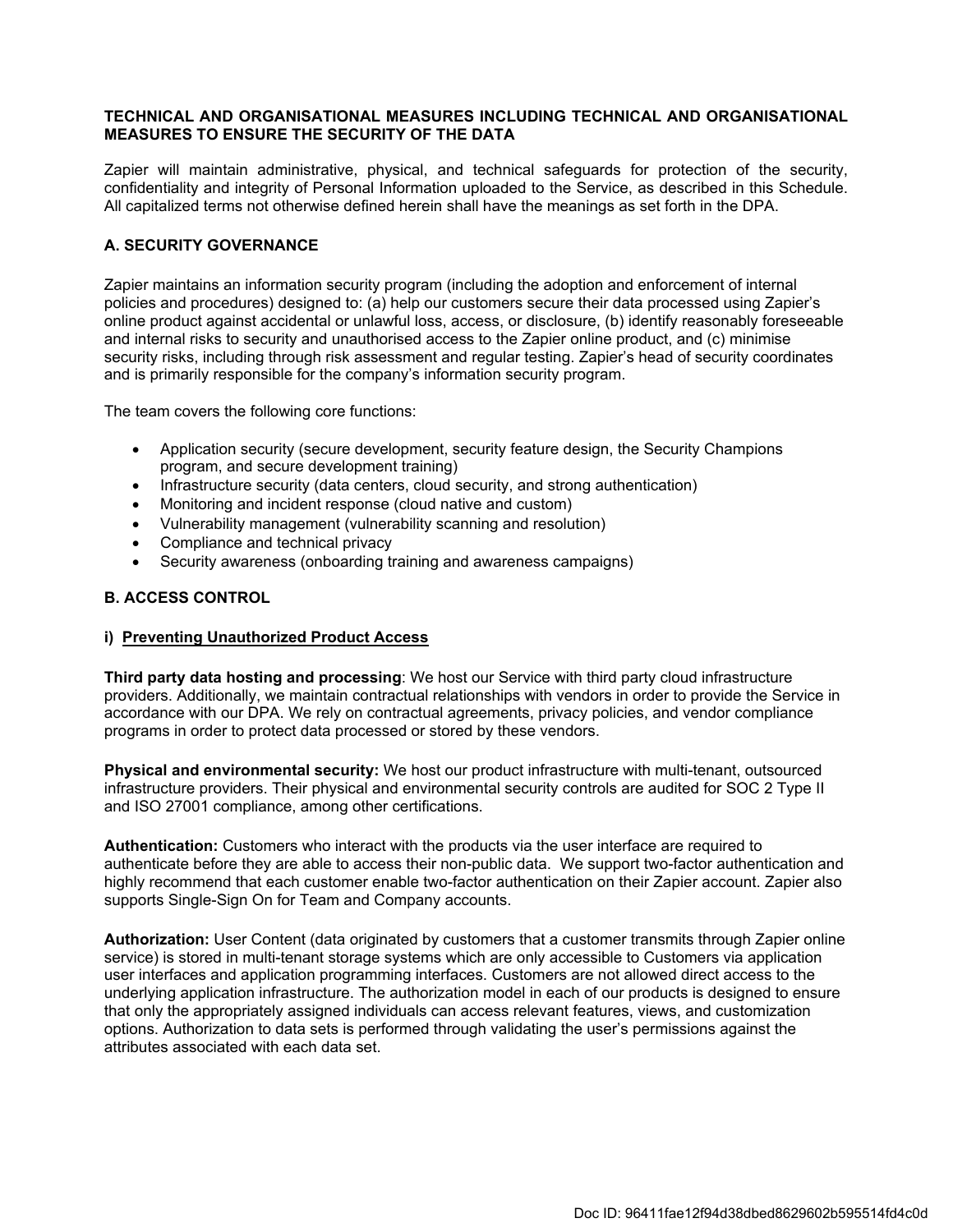**Application Programming Interface (API) access:** Public product APIs may be accessed using an API key or through OAuth authorization. Authorization credentials are stored encrypted.

#### **ii) Preventing Unauthorized Product Use**

We implement industry standard access controls and detection capabilities for the internal networks that support our products.

**Access controls:** Network access control mechanisms are designed to prevent network traffic using unauthorized protocols from reaching the product infrastructure. The technical measures implemented differ between infrastructure providers and include Virtual Private Cloud (VPC) implementations, security group assignment, and traditional firewall rules.

**Static code analysis:** Automated security reviews of code stored in our source code repositories, performed through static code analysis, checking for coding best practices and identifiable software vulnerabilities.

**Penetration testing:** We maintain relationships with industry recognized penetration testing service providers for annual penetration tests. The intent of the penetration tests is to identify and resolve foreseeable attack vectors and potential abuse scenarios.

**Red teaming:** Zapier performs annual offensive security exercises that target our internal corporate and production infrastructure and applications. The event is conducted in the form of a Red Team where highly qualified offensive operators are collaborating with our Security Operations Center. The exercise concludes with a remediation and validation phase where findings are addressed and the fixes validated.

**Bug bounty:** A bug bounty program invites and incentivizes independent security researchers to ethically discover and disclose security flaws. We implement a bug bounty program in an effort to widen the available opportunities to engage with the security community and improve the product defenses against sophisticated attacks.

#### **iii) Limitations of Privilege & Authorization Requirements**

**Product access:** A subset of our personnel have access to the products and to customer data via controlled interfaces. The intent of providing access to a subset of personnel is to provide effective customer support, troubleshoot potential problems, detect and respond to security incidents, and implement data security.

**Personnel Security:** Zapier personnel are required to conduct themselves in a manner consistent with the company's guidelines regarding confidentiality, business ethics, appropriate usage, and professional standards. Zapier conducts reasonably appropriate background checks to the extent legally permissible and in accordance with applicable local law and regulations.

Personnel are required to execute a confidentiality agreement and must acknowledge receipt of, and compliance with, Zapier's confidentiality and security policies. Personnel are provided with security training.

#### **C. ENCRYPTION TECHNOLOGIES**

**In-transit**: We make HTTPS encryption (also referred to as SSL or TLS) available on all of our login interfaces and for free on every customer site hosted on the Zapier products. Our HTTPS implementation uses industry standard algorithms and certificates.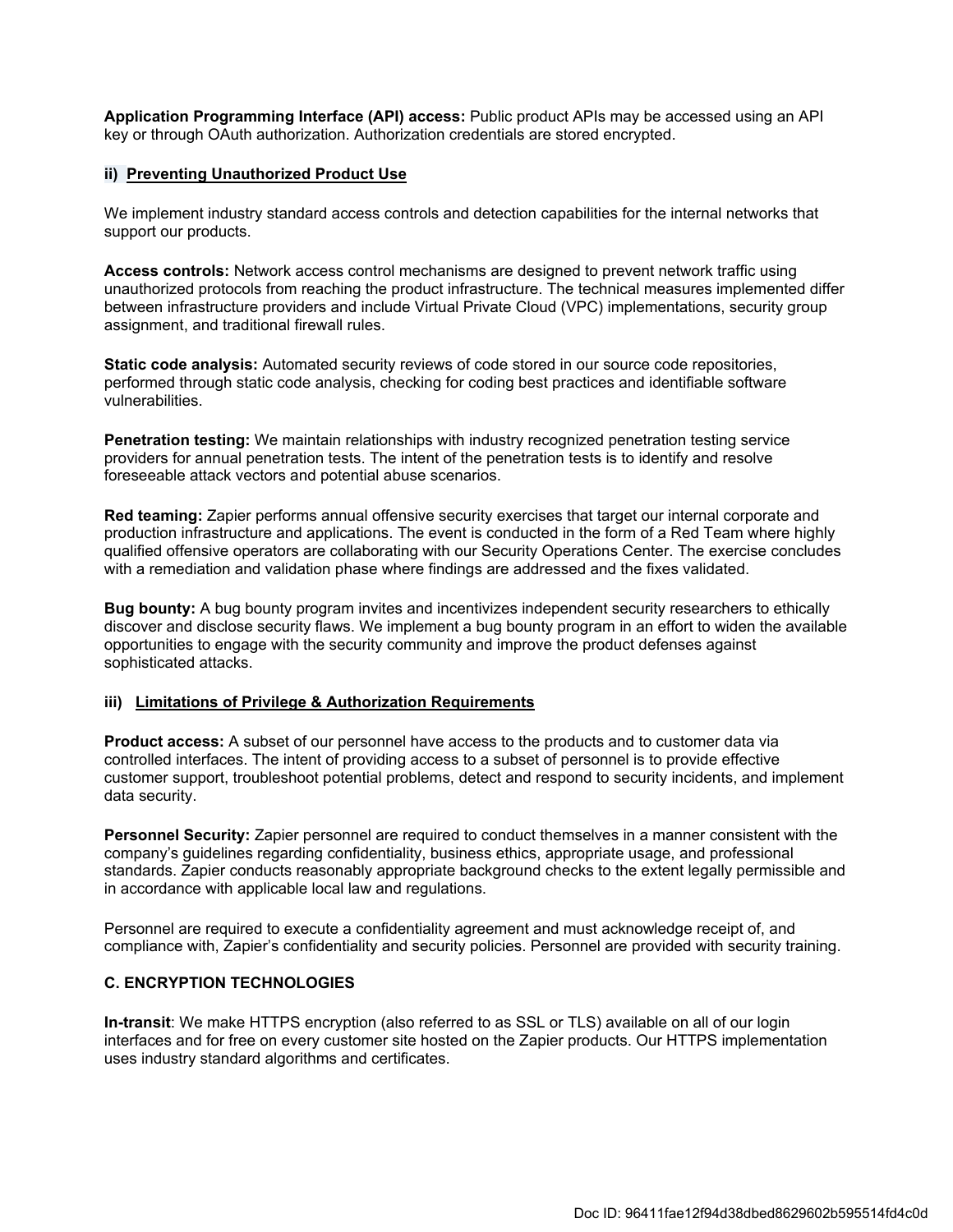**At-rest:** We store user passwords following policies that follow industry standard practices for security. We have implemented technologies to ensure that stored data is encrypted at rest.

## **D. INPUT CONTROLS**

**Detection:** We designed our infrastructure to log extensive information about the system behavior, traffic received, system authentication, and other application requests. Internal systems aggregate log data and alert appropriate personnel of malicious, unintended, or anomalous activities. Our personnel, including security, operations, and support personnel, are responsive to known incidents.

**Response and tracking:** We maintain a record of known security incidents that includes description, dates and times of relevant activities, and incident disposition. Suspected and confirmed security incidents are investigated by security, operations, and/or support personnel; and appropriate resolution steps are identified and documented. For any confirmed incidents, we will take appropriate steps to minimize product and customer damage or unauthorized disclosure. Notifications will be in accordance with the terms of the Agreement.

## **E. DATA DELETION AND PORTABILITY**

Zapier enables customers to delete their account and delete or export their account data in a manner consistent with the functionality of the Zapier product. Instructions and related details are provided within the applicable functionality within the Zapier product.

## **F. AVAILABILITY CONTROLS**

Our products are designed to ensure redundancy and seamless failover. The server instances that support the products are also architected with a goal to prevent single points of failure. This design assists our operations in maintaining and updating the product applications and backend while limiting downtime.

**Redundancy:** The infrastructure providers use designs to eliminate single points of failure and minimize the impact of anticipated environmental risks. Zapier's product is designed to allow the company to perform certain types of preventative and corrective maintenance without interruption.

**Business Continuity:** Zapier has designed and regularly plans and tests its business continuity planning/disaster recovery programs.

#### **LIST OF SUB-PROCESSORS**

Zapier's current list of Sub-Processors is located on Zapier's Sub-Processor webpage at <https://zapier.com/help/account/data-management/data-privacy-at-zapier#step-5>.